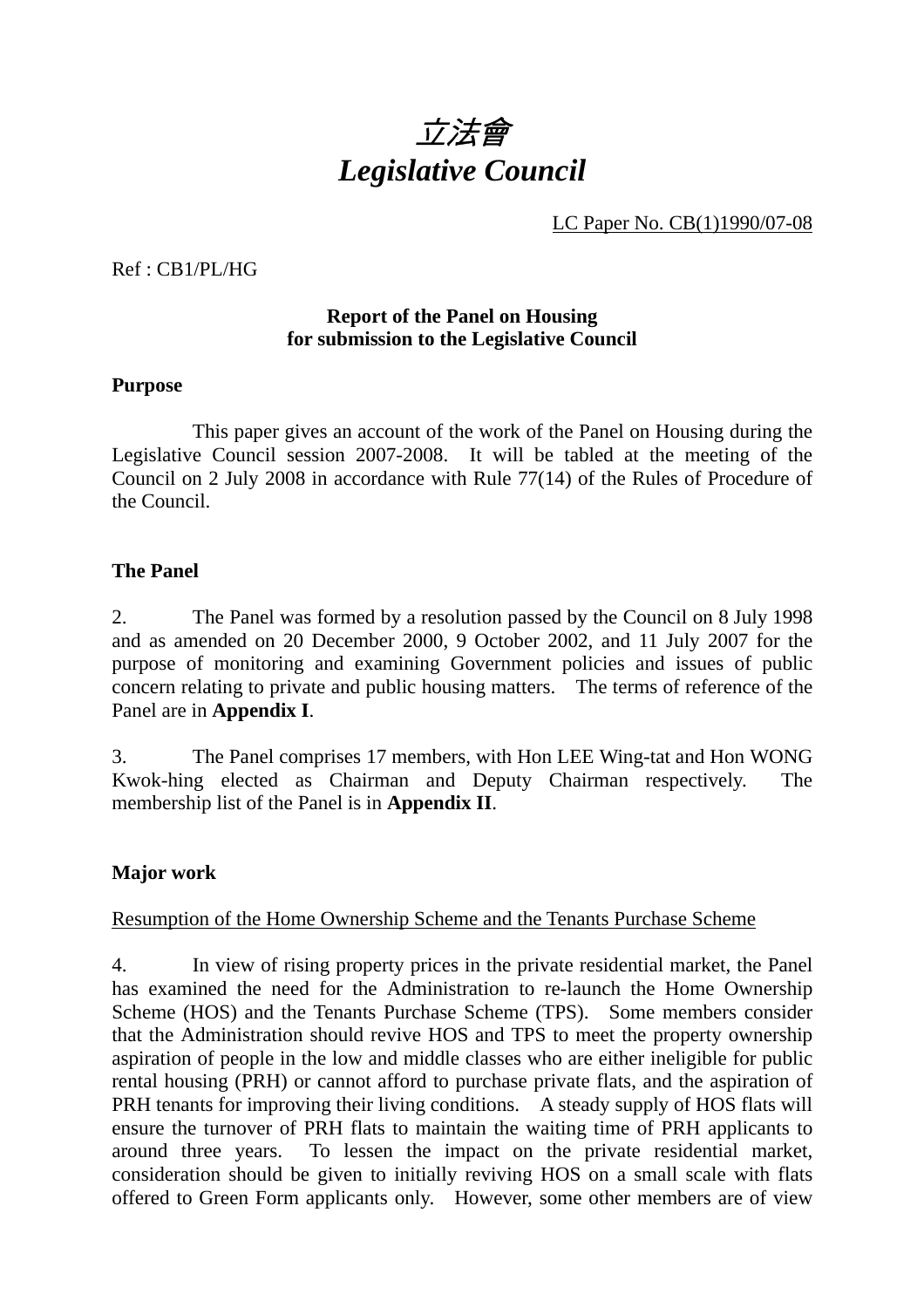that as surplus HOS flats are still available for sale and the private property market has remained stable since the implementation of the repositioned housing policy, the Government should revive the Home Assistance Loan Scheme to meet the housing needs of low income families. These members have cautioned that the Administration should ensure proper utilization of public resources to safeguard the overall interests of the community, as the construction of HOS involves heavy subsidies from the Government. They have urged the Administration to deploy more resources to increase the production of PRH flats instead of using public resources to assist families in meeting their home ownership aspirations. As a result of soaring flat prices, members have called on the Administration to critically review the situation and make an early decision on the question of re-launching HOS and TPS so as to address the gap between demand and supply of residential units.

5. The Administration explains that it has not noticed imbalance in the private property market where property prices are at extremely unreasonably levels, making it difficult for the low and middle classes to purchase flats. The turnover of PRH flats has remained steady indicating no problem in the recovery of flats from sitting tenants. Moreover, there are divergent views within the community on whether the Government should revise the existing housing policy and enter the market to build home ownership flats again. The Administration needs to exercise prudence as any change in the concerned policy will have far-reaching implications for different quarters of the community and the overall economy. The Administration assures members that it has already been closely monitoring the market situations. Should there be a need, the Government will conduct a comprehensive review and consult the public on the issue of re-launching HOS.

6. Regarding the suggestion of re-launching TPS, the Administration is of the view that the scheme has given rise to a number of management problems, such as tenants living in TPS estates and those living in PRH estates are subject to different management measures. Some members consider that the Administration should put in place measures to address the problems. In order to avoid passing the maintenance burden of PRH flats to TPS buyers, consideration should be given to restricting the sale to only new PRH flats of three to five years old. The Administration is concerned that the suggestion will directly affect HOS market and will be unfair to PRH applicants because they will then be allocated old flats.

## Mortgage arrangements for Home Ownership Scheme flats

7. Noting the problems encountered by prospective flat buyers of HOS secondary market in securing mortgage loans from participating financial institutions with repayment periods longer than the remainder of the periods of the mortgage default guarantee provided by the Housing Authority (HA) (the HA Guarantee), the Panel has discussed with the Administration measures to enhance mortgage arrangements for HOS flats. Members have noted that to encourage participating financial institutions to provide mortgage loans and better mortgage terms for buyers of HOS flats, HA has provided the HA Guarantee for participating financial institutions, under which HA undertakes to meet the shortfall in repayment in the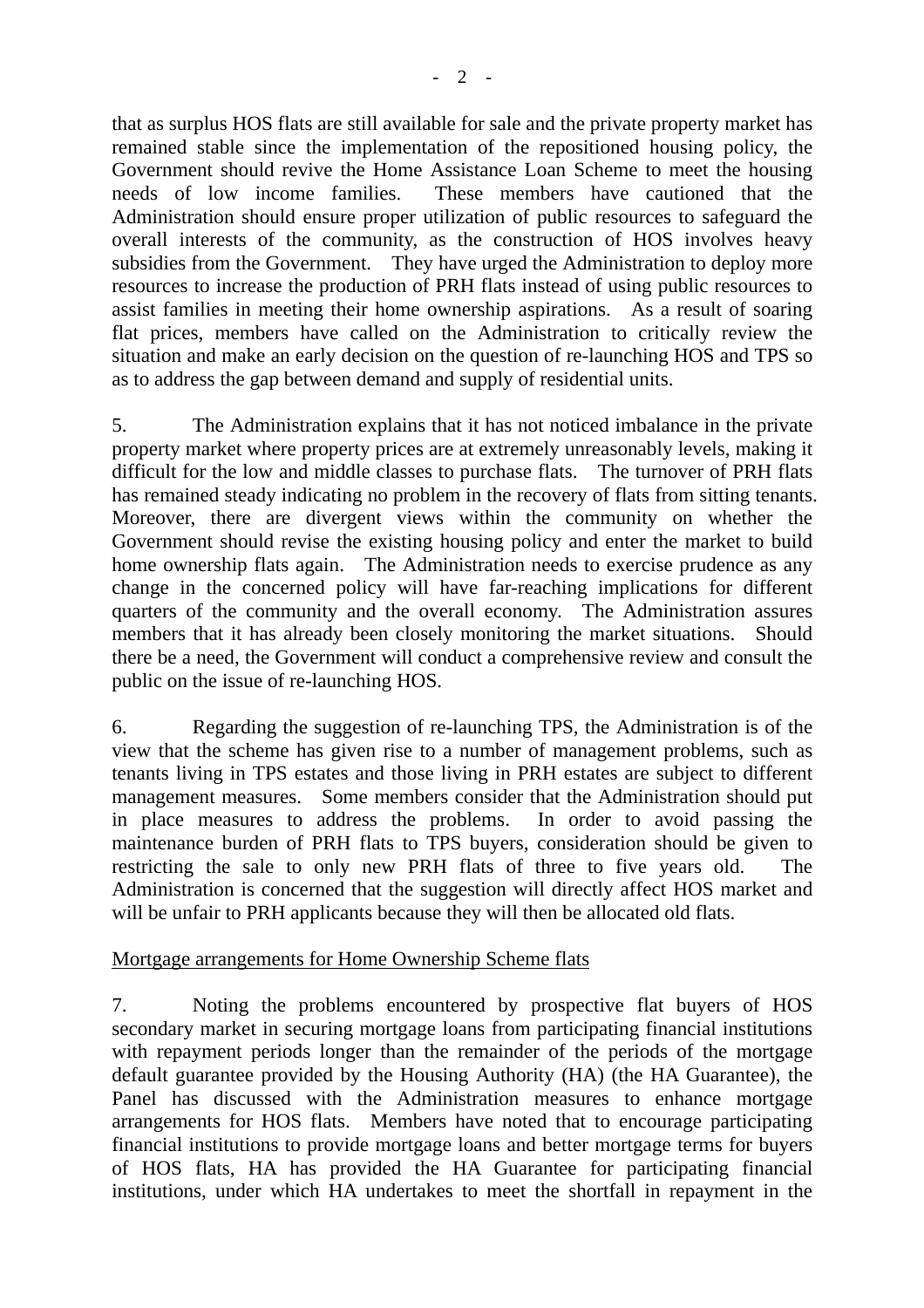event of the borrower's default for a period of not more than 25 years from the date of the first deed of assignment of the HOS flat concerned. The HA Guarantee applies not only to the first transaction of HOS flats but also HOS flats sold in HOS secondary market, of which buyers are restricted to Green Form applicants. In the latter case, the HA Guarantee will cover only the remainder of the HA Guarantee period.

8. The Panel supports the provision of the HA Guarantee to encourage participating financial institutions in offering mortgage loans to buyers of HOS flats, in particular Green Form applicants whose repayment ability is comparatively weak. In this connection, members consider that flat buyers of HOS secondary market should be made aware that guarantee for their mortgage loans will only cover the remainder of the HA Guarantee periods for the flats concerned, and hence the need for them to plan ahead in the light of their financial situation. The Administration points out that it has made efforts through various channels to remind HOS flat buyers of the HA Guarantee periods. The Administration is not aware of any information suggesting that buyers of HOS flats cannot obtain appropriate mortgages simply because the HA Guarantee periods for the flats concerned are less than 25 years. To clarify that the restriction on mortgage repayment period is not related to the expiry date of the HA Guarantee period, the Housing Department (HD) has written to all participating financial institutions calling on them to offer appropriate mortgage repayment periods based on the merits of individual applications, and some participating institutions have already issued guidelines to their staff on the matter.

9. Pointing out that mortgage default figures have already been on the decline in tandem with improvement in the economy, some members have called upon HA to consider measures to assist Green Form applicants in securing mortgage loans, such as extending the HA Guarantee period for these flats, and working out other forms of guarantee to boost the volume of transactions in HOS secondary market. The Administration points out that after many years of operation, the mortgage market has already established confidence in HOS. HOS secondary market has also been operating smoothly. As regards the concern about the difficulty of Green Form applicants in securing mortgage loans of better terms, the Administration explains that as these buyers are not subject to any income and asset limits as in the case of White Form applicants, they are not necessarily less financially capable. In providing the HA Guarantee, HA needs to control the risk involved. Nonetheless, the Administration has undertaken to convey members' concerns to the participating financial institutions.

# Land supply for public housing development

10. As HA has been facing the problem of shortage of land for development of PRH in recent years, the Panel sees the need to provide HA with adequate land for the construction of PRH flats and has discussed measures to facilitate the provision of land to HA. While members note that the average waiting time of around three years (AWT) for PRH will be maintained from 2008-2009 to 2012-2013 with an annual production of about 15 000 flats under the current Public Housing Construction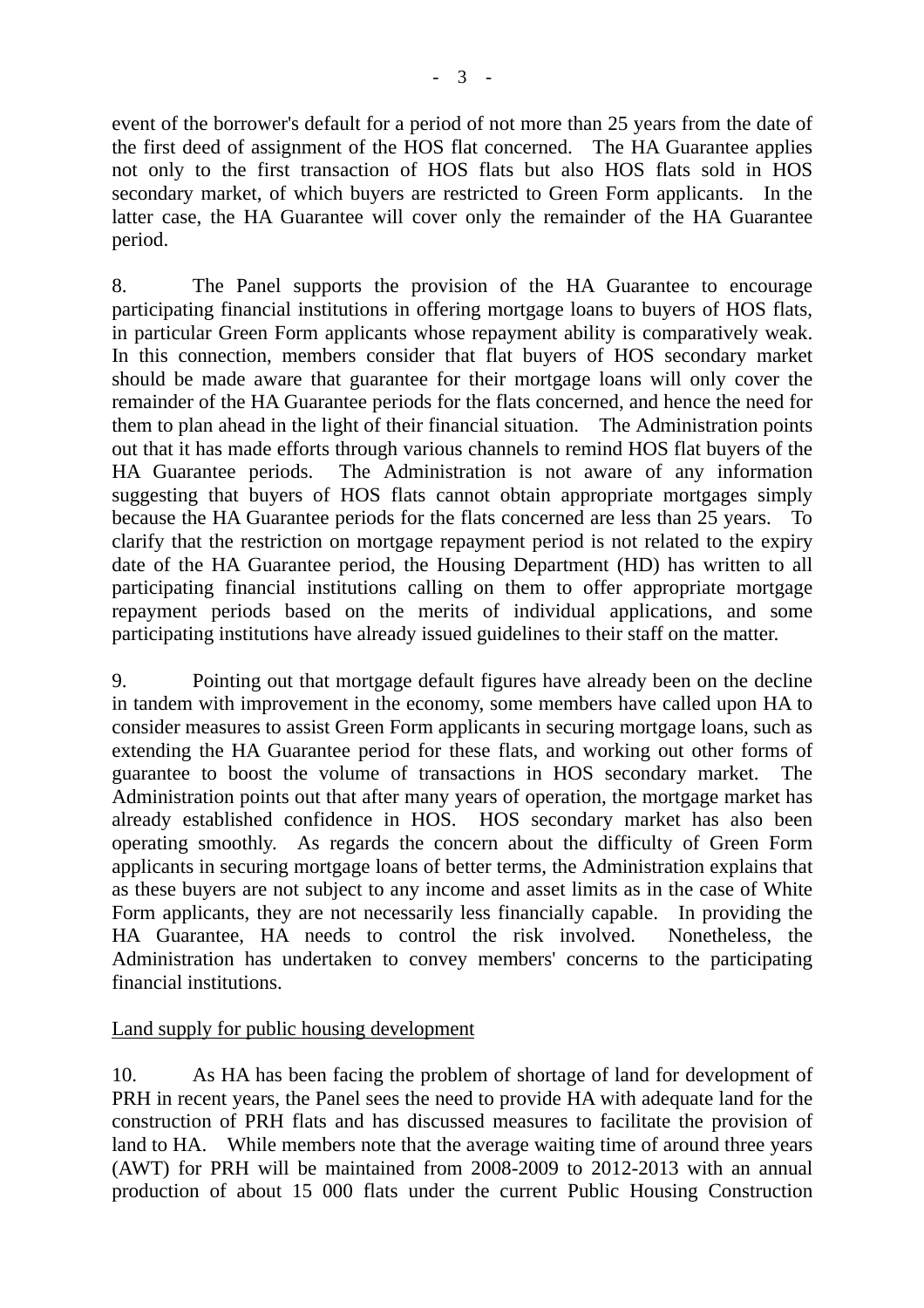Programme (PHCP) and about 16 000 PRH flats estimated to be recovered each year, they are keen to ensure that PHCP beyond the coming five years will enable HA to meet AWT in a balanced manner. To ensure adequate and timely provision of suitable public housing land to meet PRH development, members have urged the Administration to consider measures, including formulating a clear policy on the disposal of land resources for PRH production, working out the relevant targets in respect of allocation of land for this purpose with due regard to population growth and demand for PRH, actively identifying suitable new sites for PRH development and retaining existing PRH sites for re-development of PRH, increasing resources for PRH production, and expediting discussion with local communities to address their concerns and resolve related issues in order to speed up the progress of development projects. Members also consider it necessary to enhance the transparency of HA's land reserves to facilitate monitoring of the status of HA sites.

11. While admitting that it remains a challenge for HA to secure adequate and timely provision of suitable housing land to meet AWT in a sustainable manner, the Government has undertaken to continue efforts in identifying suitable sites for public housing development in different parts of the territory taking into consideration the development needs of different districts and striking a balance among various land use needs with due regard to factors such as the timing of site availability, development potential, compatibility with the neighbourhood, developable area and technical feasibility. Moreover, cleared PRH sites will be retained for public housing development as far as possible. HA will also optimize the development potential of all available public housing sites to make more effective use of precious land resources. In this regard, members note that about 80% of the new PRH flats in the current PHCP will come from the urban and extended urban areas. The situation is expected to be similar beyond the coming five years although the details of PRH development sites are still at an early planning stage.

12. In pursuing PRH developments, the Panel has urged the Administration to ensure an even distribution of PRH flats in the territory and that the provision of community facilities will tie in with the completion of PRH estates, and also to improve the design of PRH flats to cater for the needs of the aging population and provide better facilities and more living space. The Administration assures members that it has been closely monitoring the demographic changes in planning PRH development and will continue to liaise with relevant District Councils and local communities to listen to their views and meet their needs about ancillary facilities. In this regard, members welcome the Administration's initiative to enhance the consultation efforts with the local communities by appointing district co-ordinators at Assistant Director level to co-ordinate all consultation matters related to PRH development projects at district level, with a view to facilitating the smooth implementation of the projects. It is believed that through thorough consultation, difference in local views can be resolved successfully to achieve a win-win solution for all, by balancing the housing needs of the overall community and the local development needs.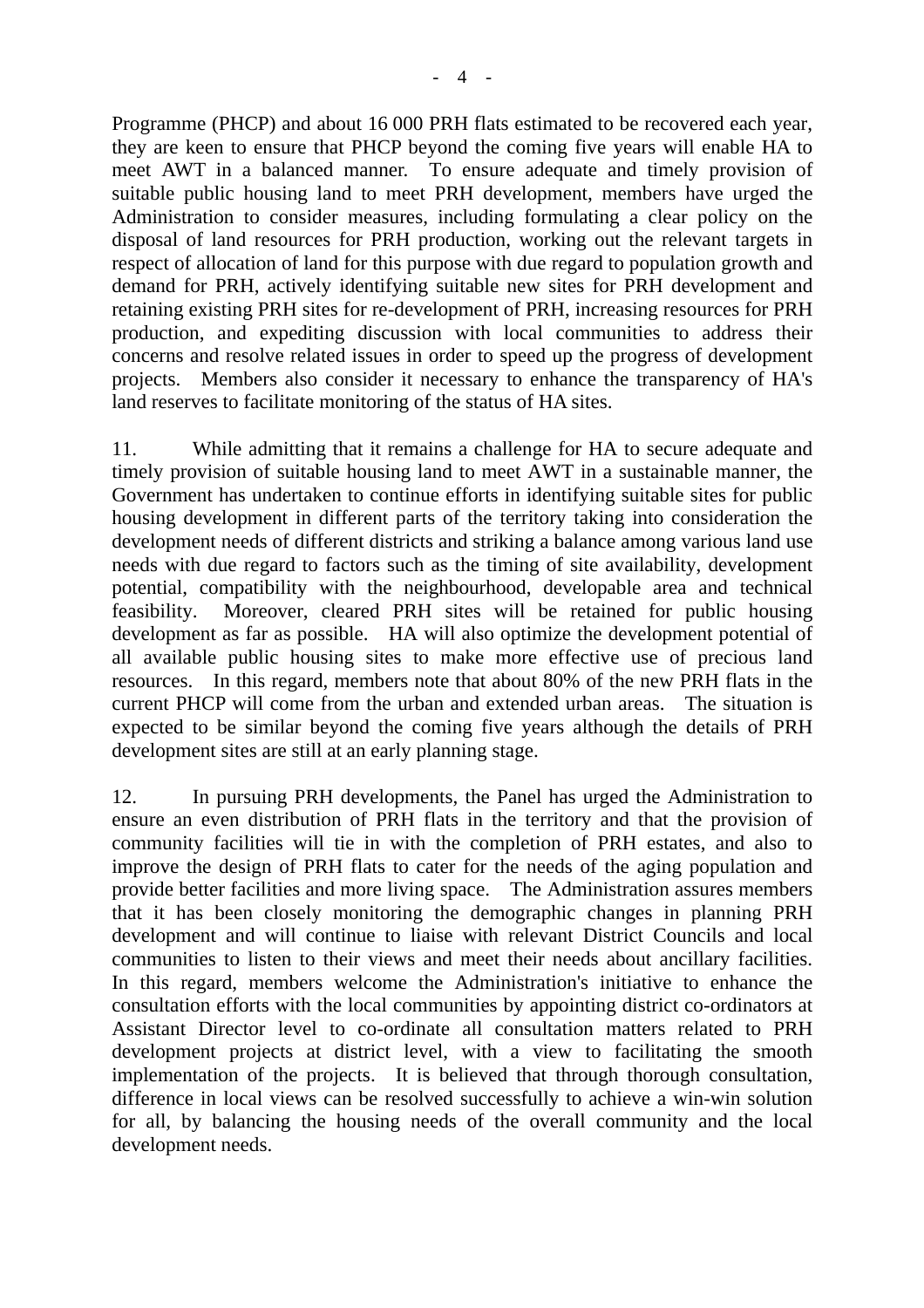## Maintenance and improvement in public housing estate

13. The Marking Scheme for Environmental Hygiene in Public Housing Estates (the Marking Scheme) was launched in August 2003 to strengthen enforcement against hygiene-related misdeeds committed by PRH tenants. HA conducts reviews on the scheme annually. While members recognize the merits of the Marking Scheme in ensuring good estate management and raising tenants' satisfaction over estate cleanliness, some members are concerned about the inclusion of new misdeeds of illegal gambling in public places and using leased premises for illegal purpose under the Marking Scheme. There are concerns that HD may assume roles outside its purview as the Marking Scheme should only target at hygiene or estate management-related misdeeds, but not matters which are already criminal offence under existing laws. Imposing further penalties on PRH tenants who have been convicted under the relevant laws will result in double penalty for the tenants concerned. Some members have called upon HA to conduct thorough consultation before introducing any new misdeed and undertake a comprehensive review of the Marking Scheme to ensure all misdeeds covered are enforceable according to the relevant tenancy agreements.

14. The Administration explains that the two new misdeeds have been added to the Marking Scheme in response to residents' request. It further points out that penalty points will only be allotted to tenants convicted under the relevant legislation. HA, as the property owner has the responsibility to ensure proper use of its premises and manage the common parts of public housing estates. The Marking Scheme has all along been implemented on the basis of the tenancy agreements between HA and tenants. By allotting points under the Marking Scheme instead of issuing warning letters for breach of tenancy conditions, tenants will be better warned against repeating misdeeds.

15. The Panel has called upon the Administration to provide suitable recreational and leisure facilities in estates so that elderly tenants will not gather to play cards or mahjong in public places. As the Marking Scheme will have implication on the entire household, the Administration is urged to ensure that housing assistance will be provided to members of the affected household so that they will not be rendered homeless. In view of increasing concern about nuisance caused by hooligans in some public housing estates, some members have urged the Administration to address the problem. The Administration advises that causing noise nuisance has already been made a misdeed under the Marking Scheme with effect from January 2007. It will endeavour to strengthen efforts to tackle nuisance caused by hooligans, and enhance publicity on the two new misdeeds and other commonly committed misdeeds to promote residents' awareness.

16. In September 2005, HA embarked on a comprehensive structural investigation programme (CSIP) to ascertain the building conditions of ten PRH estates aged 40 years or more with a view to identifying necessary repair and maintenance works. The Panel was briefed on the investigation findings of six estates in the last two sessions. Members are briefed on the outcome of the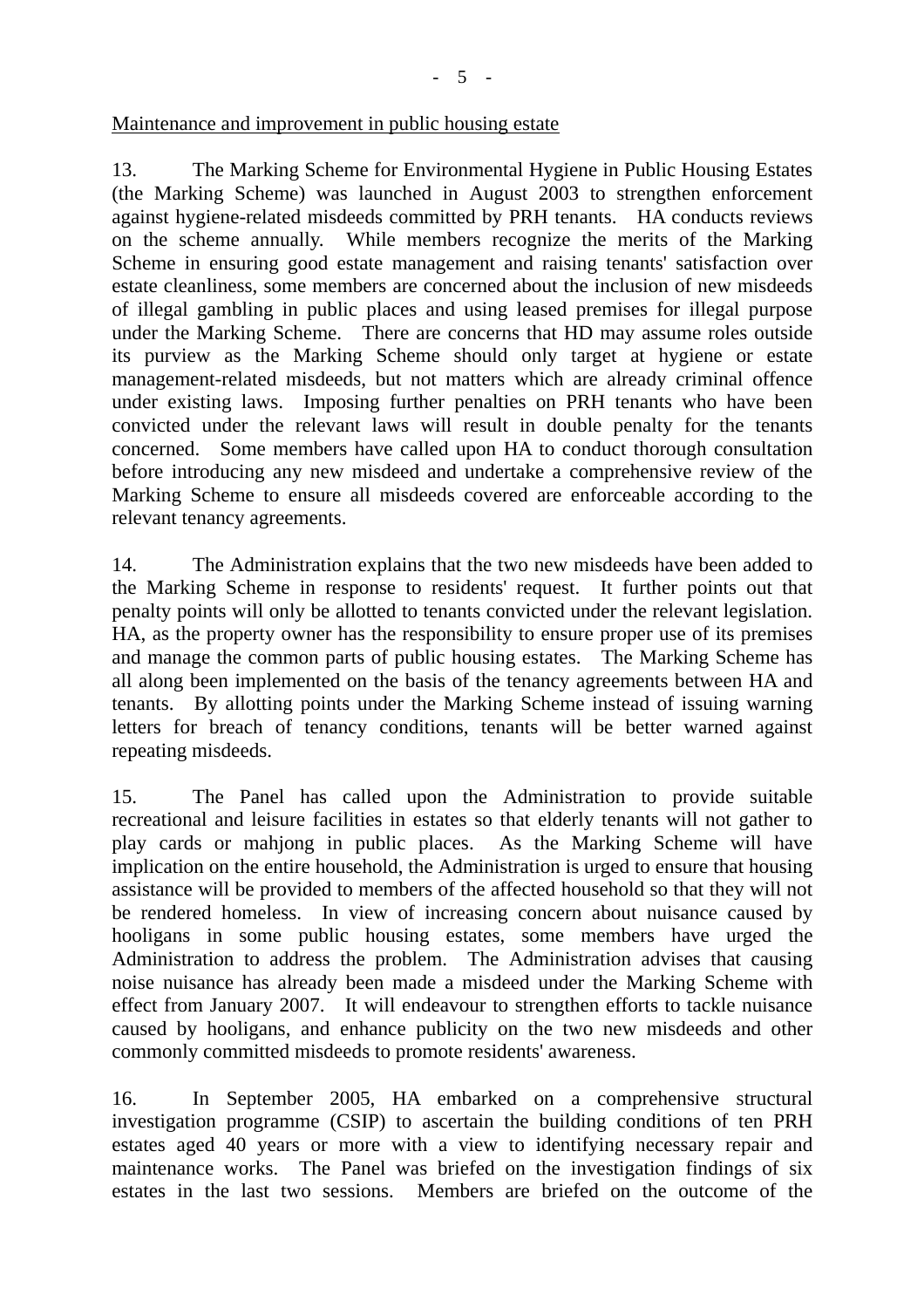investigation and recommendations for Tung Tau Estate Block 22 and Fuk Loi Estate during the session. The Panel welcomes HA's decision to clear Tung Tau Estate Block 22 and retain Po Yan Catholic Primary School which is physically connected to Block 22. Members further supports sustaining Fuk Loi Estate and carrying out improvement works in the Estate, including the construction of lifts at five low blocks. In taking forward the clearance of Tung Tau Estate Block 22, members have urged HD to announce the details as soon as possible, re-house affected tenants in the same district, and provide them with Domestic Removal Allowance. To minimize nuisance caused to Po Yan Catholic Primary School, the Administration has undertaken to implement appropriate measures to mitigate disturbance during the demolition and redevelopment of Block 22, including scheduling site activities to suit school examination periods and holidays. As regards the improvement works for Fuk Loi Estate, the Administration has taken note of members' views to work out suitable facilities catering the needs of the elderly tenants in consultation with the Estate Management Advisory Committees and Mutual Aid Committees concerned.

17. Pointing out that an early investigation to ascertain the structural condition of the estates and tailor-made improvements can reduce the need for more extensive and disruptive structural repair and improvement works in the future, the Panel supports HA's proposal to extend CSIP to cover 32 other aged estates (the additional 32 estates) in the coming ten years, and make permanent a Chief Structural Engineer post to lead and supervise the expanded programme. While HD considers it more appropriate to space out the investigation over ten years with careful planning, members have urged the Administration to expedite the work, particularly for those estates which have already shown signs of structural defects. They further stress the need to increase manpower resources to support the expanded CSIP and suggest consideration be given to contracting out some of the investigation works. The Administration explains that it is not advisable to contract out the investigation works under CSIP as structural safety is involved. The Administration will consider contracting out its routine works with a view to relieving more HD staff to conduct the investigation. The Panel notes that HD has already worked out the schedule of investigation for six of the additional 32 estates. The timing for conducting investigation on the remaining estates will be worked out in the light of actual circumstances including their ages, locations and structural conditions, etc.

18. The Panel has also discussed environmental-friendly designs for the construction of PRH flats and green measures promoted in PRH estates. Members welcome the greening and environmental protection initiatives implemented by HD in estates to help create a green environment and promote a healthy way of living for tenants. Members have called on the Administration to formulate an appropriate implementation programme for carrying out the initiatives and measures in all estates, as well as to provide an annual progress report for the Panel's information. They have suggested HD to implement energy conservation scheme in estates, and to explore the use of recycled building materials, solar powered installations, and energy saving lighting devices in estates.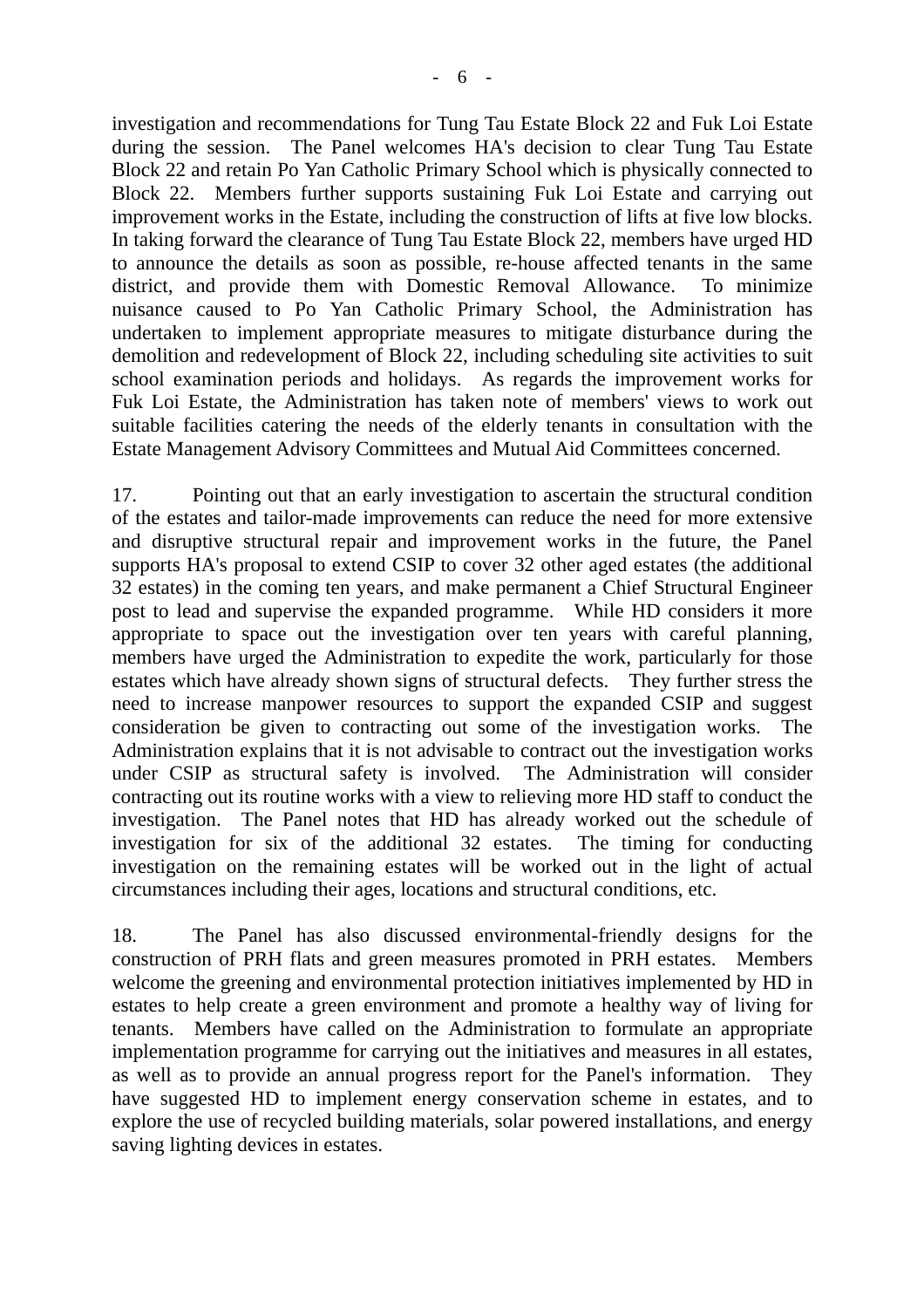#### Housing for Senior Citizens

19. The Panel continues to monitor measures for improving the utilization of Housing for Senior Citizen (HSC) units, the Administration's housing arrangements for the elderly, and the Hong Kong Housing Society (HS)'s housing schemes for the elderly. In respect of HSC units, members support expediting the conversion of these units into normal PRH flats or for other purposes, because these units are unwelcome by elderly tenants as disputes among tenants will easily arise from the sharing of kitchen and/or toilet facilities within the units. While the Administration shares members' views, it points out that the progress of the conversion will hinge on the voluntary decision of HSC tenants to move out. In consideration of the difficulty for elderly tenants to adapt to new living environment, it is necessary to work out tailor-made moving arrangements for tenants to allay their worries over moving from HSC units. Hence, the Administration will refrain from setting a rigid deadline for tenants. In this regard, members note that HD is conducting a survey on tenants' intention to move. Upon the completion of the survey, a conversion programme with suitable transfer arrangements will be worked out.

20. While members are supportive of HA's enhanced allocation measures on addition and amalgamation of tenancies and flat transfer with a view to encouraging younger families to live with or move closer to their elderly parents so as to take better care of them, members have urged for a review of the "well-off tenants" policy which they consider are in conflict with the allocation policy of fostering a family-based support network. Members are concerned that the policy has forced families to break up in order to avoid paying higher rents. As regards the allocation measures, members have called on HD to exercise flexibility and consider increasing the flat quota in implementing the measures. The Administration points out that the "well-off tenants" policy is to safeguard the proper use of public housing resources to ensure the provision of assistance to people with genuine housing needs. As for the enhanced allocation measures, they have been implemented since October 2007, and HA will review the measures to identify areas for improvement.

21. In view of the success of the Senior Citizen Residence (SEN) Scheme implemented by HS for the elderly, members have urged the Government to consider granting more sites for building more SEN flats. There are suggestions for HS to introduce tenancies of different durations and different payment methods to cater for the needs of tenants. On HS's proposal to develop a SEN project at the vacant site of its former Tanner Hill Estate, some members have suggested granting the site to HS at a discounted premium to ensure the viability of the project. Members note that while the Administration are actively following up the proposal with HS, given the complicated issues involved in the discussion of land premium and the different target tenants of the project, the Government and HS need time to work out the details.

## Housing needs of low-income persons

22. The Panel is aware of the difficulties encountered by low-income people in finding affordable accommodation and has met with deputations of low-income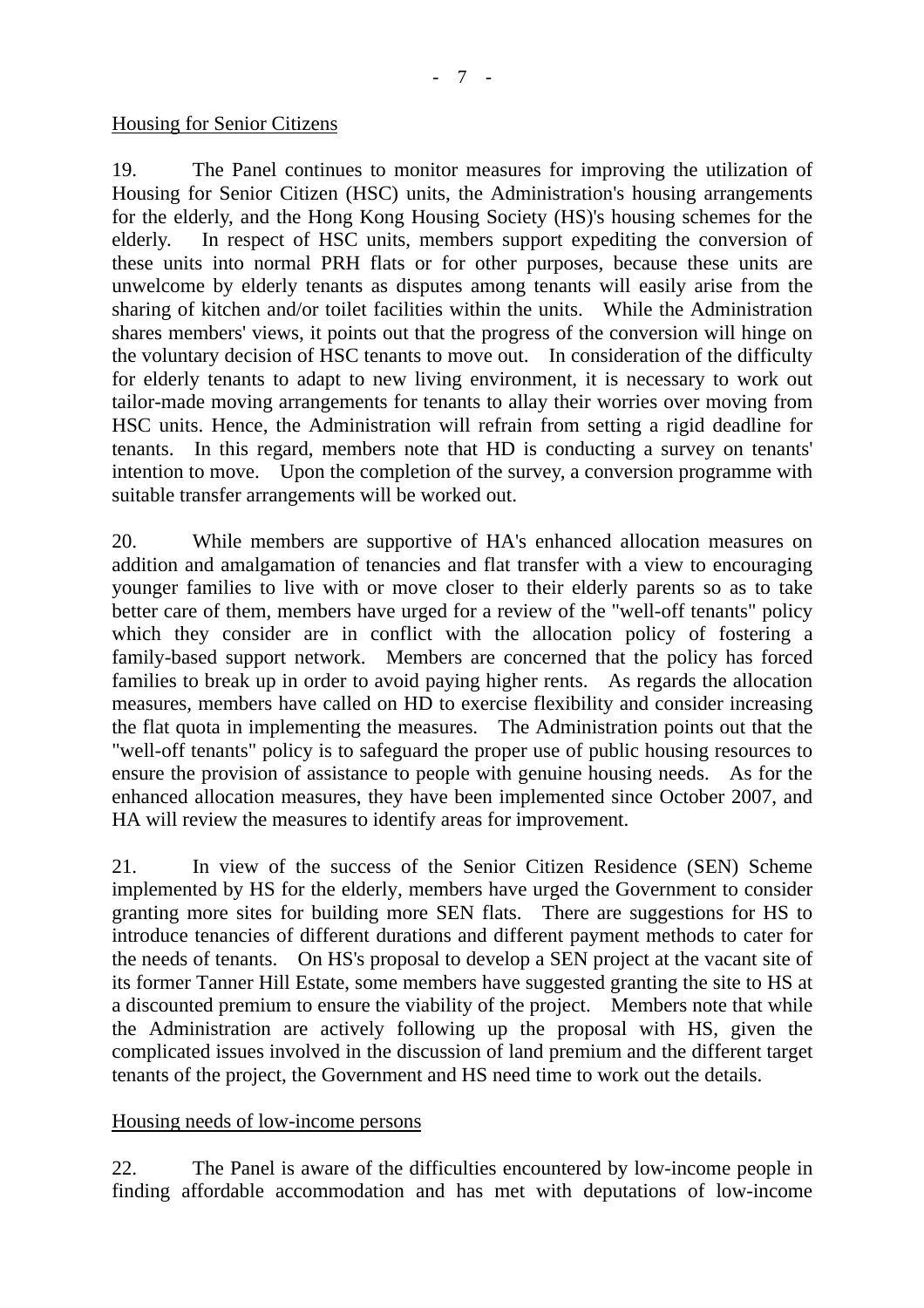groups and owners' groups of residential properties to understand their aspirations, and also discussed with the Administration on possible measures to assist low-income people in meeting their housing needs. Members are concerned about the housing problems faced by low-income people, such as the poor living conditions in bedspace and cubicle apartments, insufficient rent allowance under the Comprehensive Social Security Assistance Scheme, and substantial rent increases after the removal of rent control and security of tenure. They consider that the Administration has the responsibility to assist these people through measures, such as increasing the production of PRH flats, relaxing the waiting list (WL) income and asset limits for PRH applicants, suitably lifting the restriction on choice of district for PRH applicants, and re-launching the rent allowance scheme (the Scheme) for elderly applicants to extend the scope to cover non-elderly people living in bedspace and cubicle apartments with adjustments in the rate of the allowance to keep with the rise in private rentals. Members further opine that the Government should have the determination to phase out bedspace and cubicle apartments. They have called on the Transport and Housing Bureau to liaise with relevant bureaux to map out the policy and a comprehensive plan in this regard. While members understand the concern expressed by owners' groups about re-instating rent control and security of tenure, they have urged the Administration to review the relevant policy and put in place measures to mitigate the negative impacts on low-income people. The Panel notes that the Administration has been monitoring changes in the private residential

rental market. The removal of rent control and security of tenure has enabled the market to resume free operation and reduced tenancy disputes. As regards other measures to assist low-income people, the Administration stresses that over the past years, HA has reviewed and relaxed the Residence Rule, WL income and asset limits, and the restriction on choice of district on PRH applicants. The Administration will endeavour to ensure an adequate supply of PRH flats and assist low-income people in meeting their housing needs.

23. To support the disadvantaged groups, the Financial Secretary (FS) has proposed in the 2008-2009 Budget (the Budget) that the Government will pay one month's rent for the lower income families living in the rental units of HA and HS (Group A estates of HS). While the Panel is supportive of the proposal and welcomes its early implementation, pointing out that certain initiatives and concessions in the Budget will benefit all sectors of the community, some members have questioned the exclusion of the "well-off" tenants of HA estates and tenants of HS Group B estates from the proposal. Moreover, to relieve the pressure of inflation on the lower income families, members have urged the Administration to consider extending the rent payment period to two months. The Panel subsequently passed two motions urging the Administration to pay an additional month's rent and extend the coverage of the proposal to include HA tenants paying additional rents and tenants of HS Group B estates. The Administration explains that HA tenants paying additional rents have much higher incomes than WL limits, and the income limits for tenants of HS Group B estates are set at a higher level than those applicable to the other HS estates and HA estates. Recognizing the need to help the elderly living in HS Group B estates, the proposal has already been extended to include some 300 Elderly Persons' Flats in these estates. The Panel notes that all tenants of HA and HS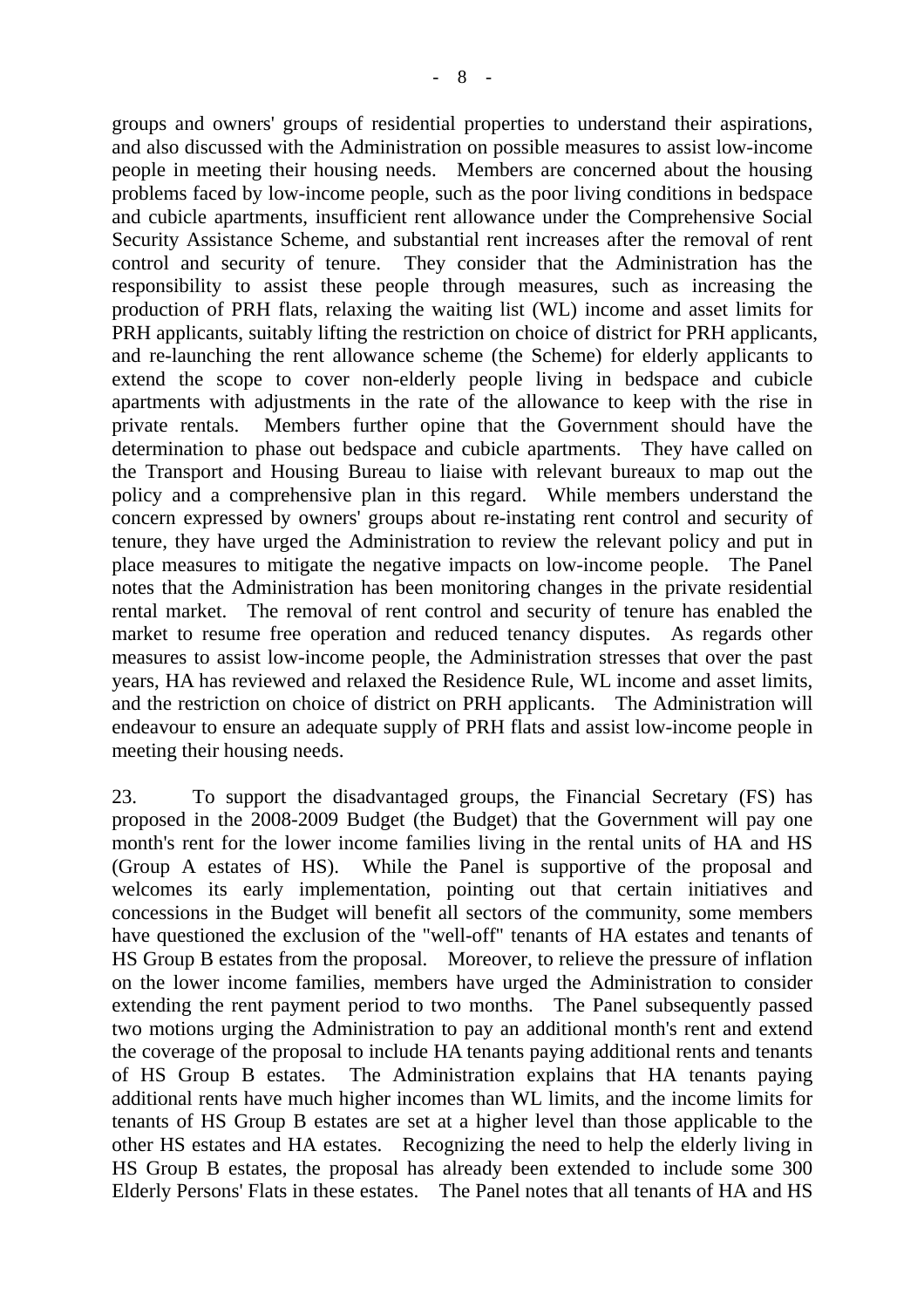estates will nonetheless enjoy rates concession, which is among the initiatives included in the Budget. The Finance Committee approved the funding for implementing the proposal at its meeting on 6 June 2008. It is expected that the proposal will be implemented in August 2008.

## Disclosure of property information for residential properties

24. Recognizing the importance of providing prospective flats buyers with accurate property information to make informed purchase decisions, the Panel has been following closely issues relating to sales arrangement for first-hand residential properties. Members have discussed with the Administration and relevant parties including the Real Estate Developers Association of Hong Kong (REDA), the Consumer Council (CC), and the Estate Agents Authority (EAA) measures to enhance disclosure of sales information in sales descriptions for residential properties, and improve sales arrangement for first-hand residential properties.

25. The Panel notes that there is increasing demand from the public and prospective flat buyers for greater transparency in the provision of information by developers on uncompleted first-hand residential properties and the sales arrangement. Members are particularly concerned about the definition and presentation of floor area information in sales brochures and price lists. At present, some individual developers are adopting varying formats in presenting information on floor area. Other areas beyond the area of the unit and the balcony of the flat, such as bay windows, are often included in the calculation of the "saleable area" (SA). The interchangeable use of the Chinese term "實用面積 " and "銷售面積 "for SA may create confusion to the public. Members note that the Hong Kong Institute of Surveyors (HKIS) has announced the results of its review on the "Code of Measuring Practice" in February 2008, and issued a supplement to the Code stating that SA should only include the area of the unit and the balcony of the flat but not other items under ancillary accommodation, such as bay windows. Hence, the current practice of some developers is not consistent with the review results of HKIS. The Panel supports the adoption of a clear and standardized presentation to help prospective buyers understand the floor area information and protect their interests, and incorporating the standardized presentation of SA under the Consent Scheme. In this regard, members welcome REDA's move to issue new guidelines and a price list template for developers to adopt a standardized presentation of floor area and to include only the area of the unit and the balcony in the calculation of the standardized definition of SA. They further welcome the Administration's decision to incorporate the standardized presentation of SA as a requirement of the Consent Scheme. They have urged the Administration to expedite follow up actions with the relevant parties with a view to implementing the new measures as soon as possible, and to provide the price list template and proposed amendments to the Consent Scheme for the Panel's information.

26. On the suggestion to adopt "實用面積 "as the Chinese term for SA, members note that while the Administration and CC support the suggestion, REDA has expressed reservation as the term may not fully reflect the meaning of SA.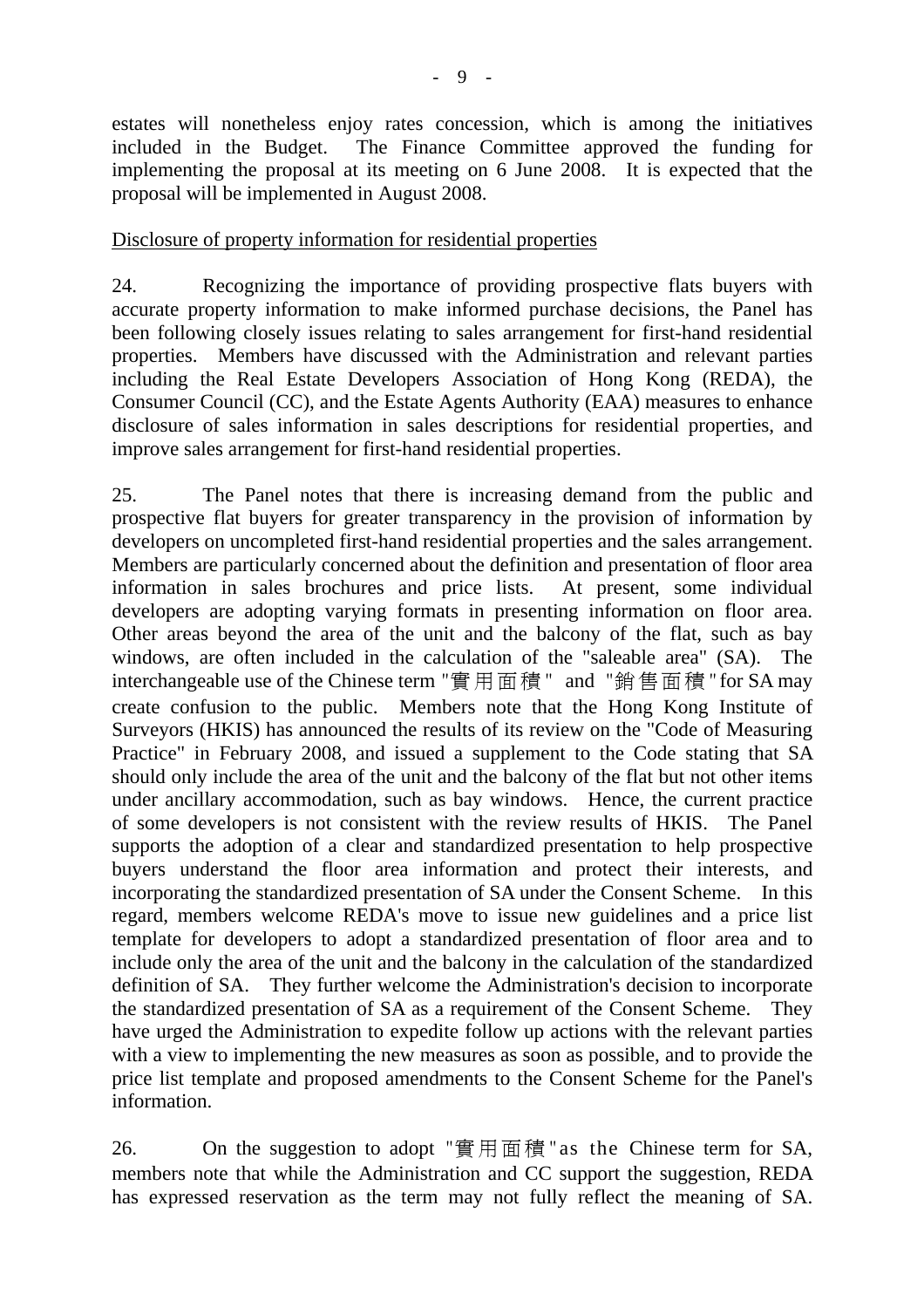REDA has stressed that the term should provide flat buyers with a clear idea of what areas are being sold to them. In this regard, members agree that the best protection for flat buyers is to ensure they understand what they are buying. They have called on the Administration and CC to consult relevant parties in working out the appropriate Chinese term for SA.

27. To tie in with the implementation of the new measures, members have urged the relevant parties to strengthen public education and the regulation of estate agents. To this end, the Panel notes that EAA will draw up new circulars for the estate agent trade and strengthen the inspection and regulation of estate agents. CC and EAA will enhance consumer education, including updating the Notes to Purchasers of First-hand Residential Properties.

28. In order to strengthen regulation of sales arrangements of first-hand residential properties, some members have urged the Administration to consider adopting a legislative approach in the long run. The Administration points out that the sale of uncompleted residential properties is governed by the Consent Scheme which stipulates the information required to be provided by the developers in the sales brochures. REDA has also established the Compliance Committee and required its members to submit auditor's "certificate of compliance" before they offer a residential development for sale. Coupled with the enforcement work of EAA and consumer education by CC, measures to safeguard the interests of flats buyers will be flexibly introduced in response to the market condition and consumers' expectations.

29. Noting the important role of EAA in enhancing the service quality of estate agents to ensure the fairness and transparency in the conduct of property transactions in Hong Kong, the Panel has met with EAA to better understand its work and new initiatives in raising the standard of the estate agency trade. The Panel is supportive of the work of EAA and appreciates the prompt actions taken to follow up cases of misconduct and malpractices committed by estate agency practitioners in order to protect the interests of flat buyers. Members have urged EAA to enhance its compliance inspection and strengthen disciplinary sanctions on licensees, and also to enhance the professional knowledge and skills of practitioners in the trade.

# **Others**

30. The Panel has been briefed on the findings of the reviews of WL income and asset limits for 2008-2009 and the Total Maintenance Scheme for PRH estates, the proposal to extend a supernumerary Chief Estate Surveyor post to take charge of duties related to the sale of surplus HOS flats and the transfer of legal titles for retail and car parking facilities sold to The Link, measures to improve facilities and living space in aged public housing estates, enhanced rent collection services for PRH tenants, and the development of public housing at Anderson Road and district and local open spaces at Choi Wan Road.

31. From October 2007 to June 2008, the Panel held a total of 12 meetings.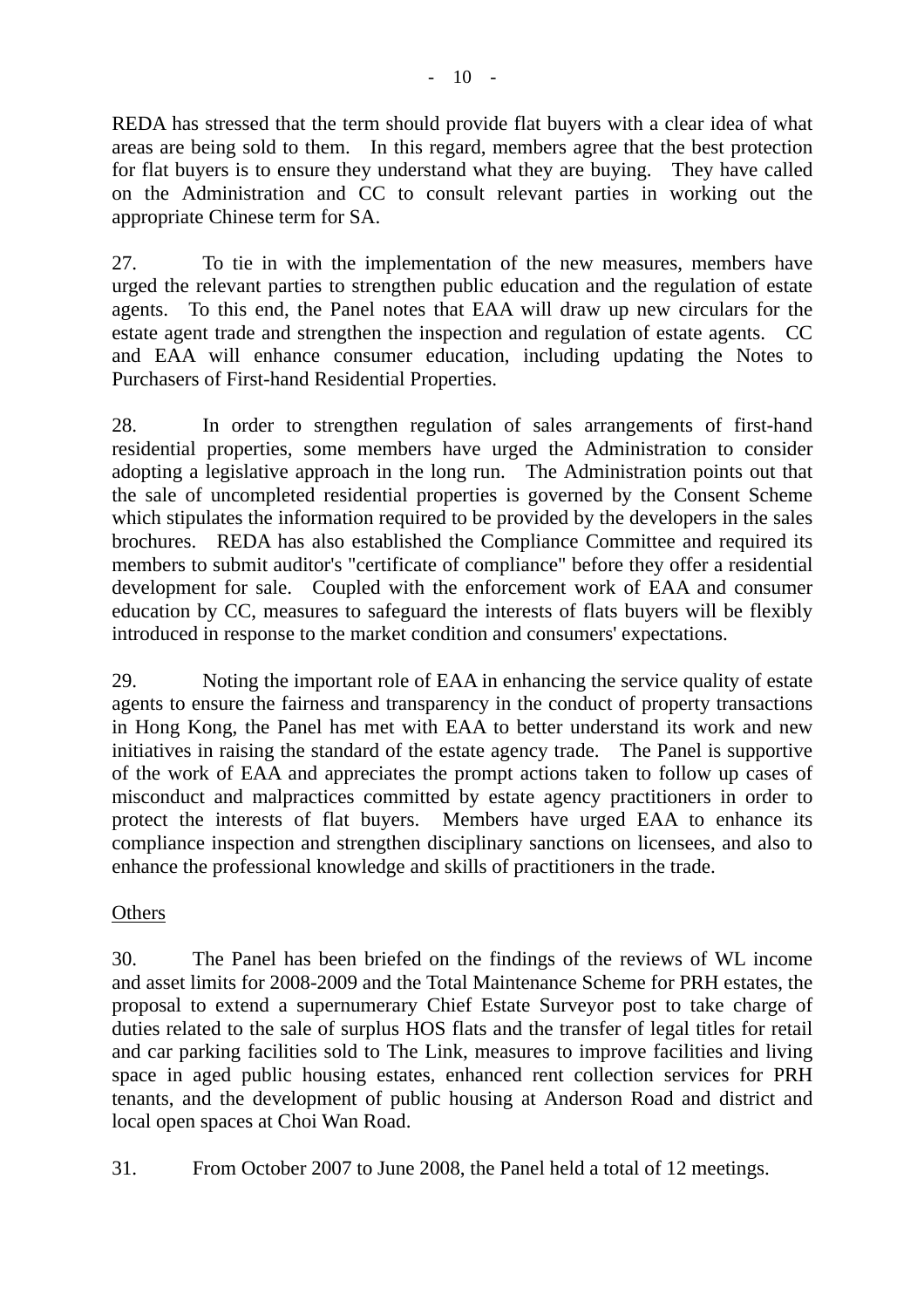Council Business Division 1 Legislative Council Secretariat 26 June 2008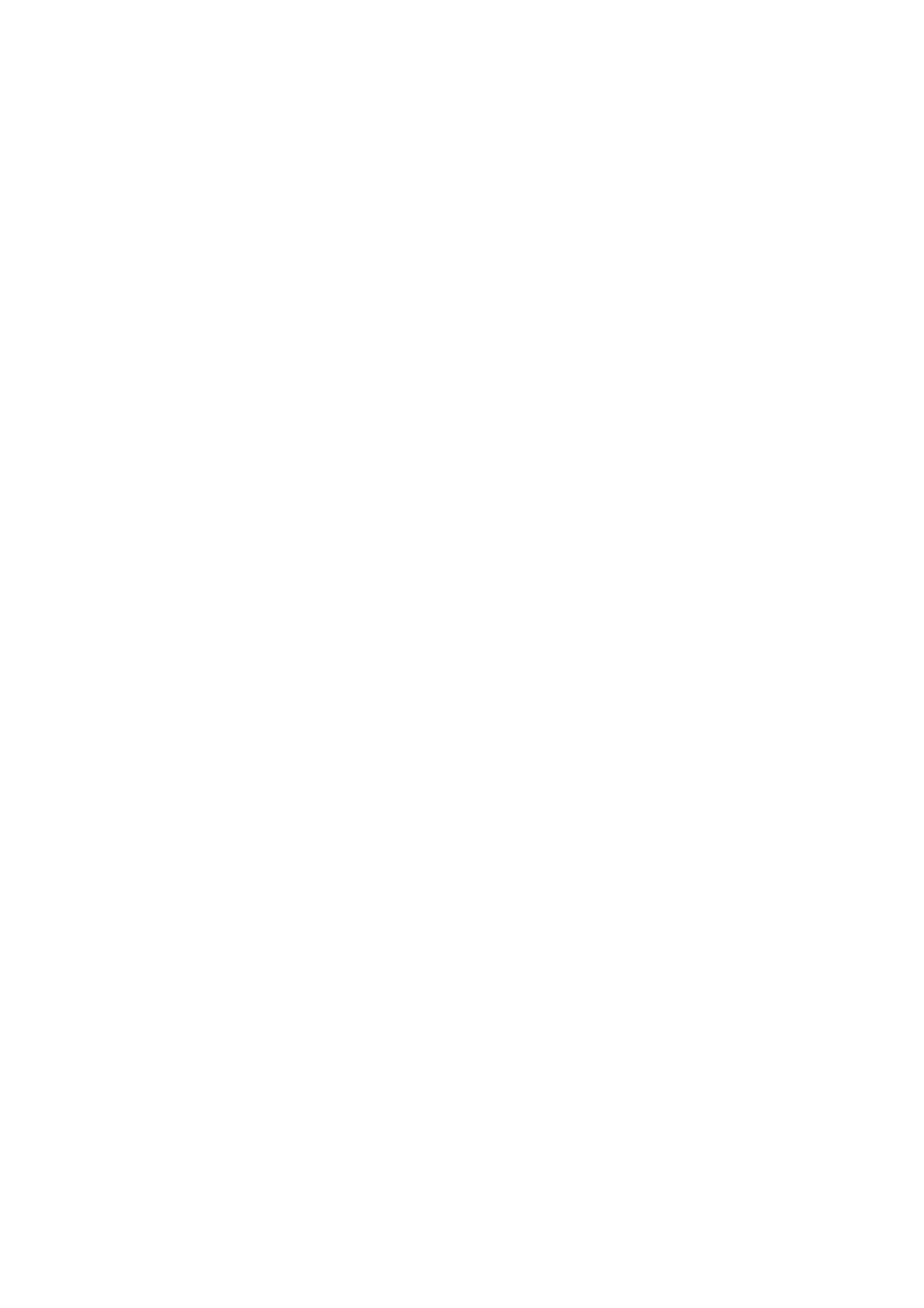## **Appendix I**

## **Legislative Council Panel on Housing**

#### **Terms of Reference**

- 1. To monitor and examine Government policies and issues of public concern relating to private and public housing.
- 2. To provide a forum for the exchange and dissemination of views on the above policy matters.
- 3. To receive briefings and to formulate views on any major legislative or financial proposals in respect of the above policy areas prior to their formal introduction to the Council or Finance Committee.
- 4. To monitor and examine, to the extent it considers necessary, the above policy matters referred to it by a member of the Panel or by the House Committee.
- 5. To make reports to the Council or to the House Committee as required by the Rules of Procedure.